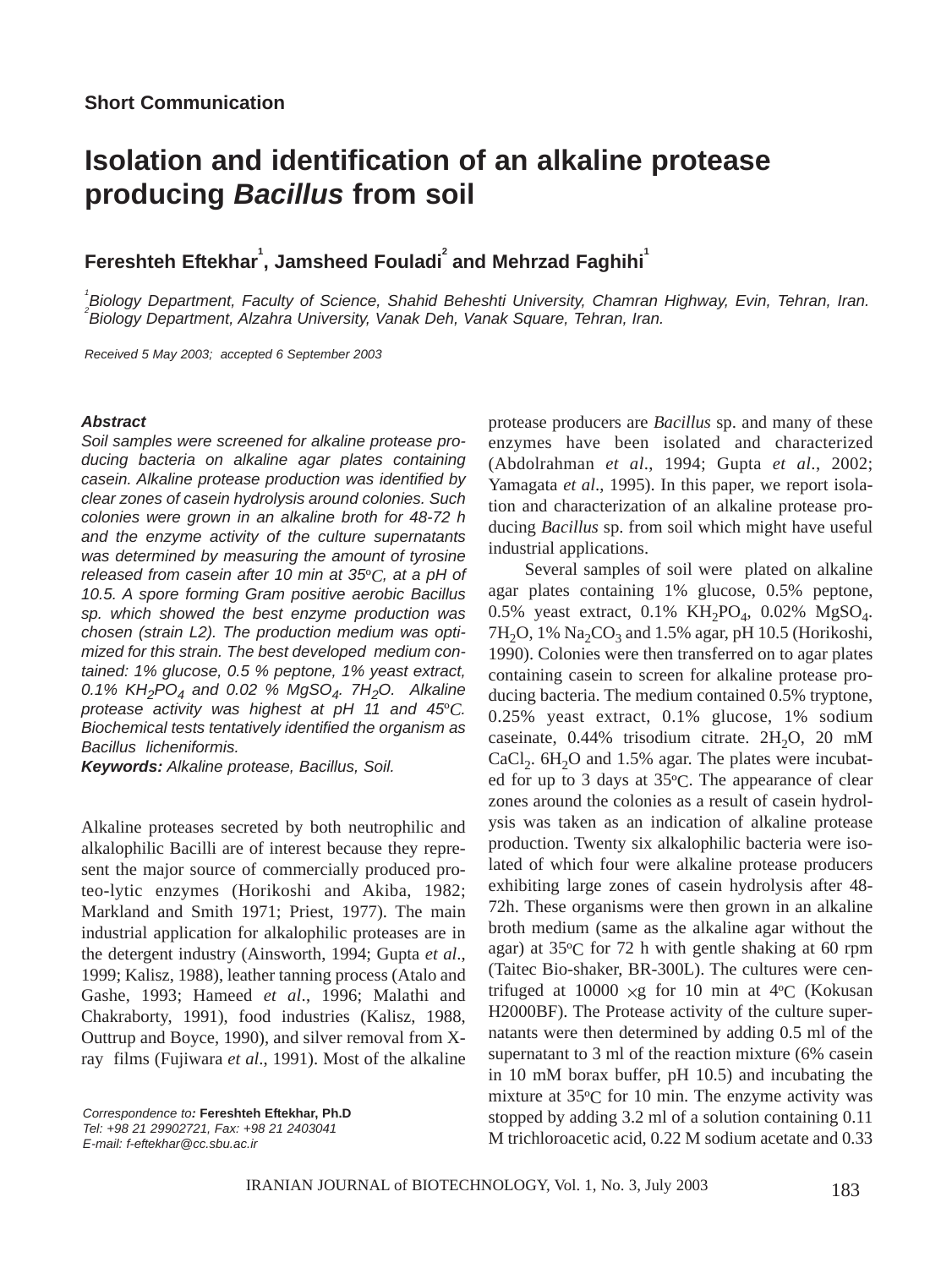M acetic acid. The mixture was then incubated at 35ºC for 10 additional min and filtered. Alkaline protease activity was determined by measuring the amount of tyrosine released from casein at 275 nm (Milton Roy Spectronic 601). One enzyme unit was the amount of enzyme which produced 1 µg of tyrosine at 35ºC after 10 min of incubation (Shimogaki *et al.*, 1991). One of the isolates which produced the highest enzyme level (strain L2) was chosen for further studies.

Alkaline protease production was optimized for strain L2 by varying concentrations of glucose (0.5, 1, 2 and 3%), yeast extract (0.25, 0.5, 1, 1.5 and 2%), different temperatures (25, 30, 35, 40 and 45ºC), variable pH (7.0 to 11) and different aeration (shaker speed of 60, 120 and 180 rpm). Protease activity was measured under various experimental condition (enzyme units/ml supernatant) and the total cell mass was determined by measuring the optical density of the cultures at 660 nm.

As shown in figure 1, protease production was high-

est at pH 11 (1a) and 35ºC (1b). Protease production was also maximum at concentrations of 2% yeast extract and 1% glucose (Fig. 2). Higher concentrations of glucose and yeast extract supported better growth and biomass but enzyme production was suppressed at glucose concentrations above 1%. This shows that protease synthesis is under catabolite repression as previously reported (Kalisz, 1988). Aeration had the reverse effect on protease production and maximum enzyme activity was observed when shaking speed was low (60 rpm). Protease production occurs in the stationary phase of growth and increases as GTP levels decrease (Gupta *et al*., 2002, Bierbaum *et al*., 1991). Hence, it has been suggested that optimization of nutritional contents of the medium (carbon and nitrogen), incubation period, pH, temperature and agitation are needed to determine the highest amount of enzyme production (Razak *et al*., 1994).

Alkaline protease activity of the culture supernatants were tested against casein at varying pH values (7 to



**Figure 1.** The effect of pH (a) and temperature (b) on alkaline protease production  $\Box$ ) and alkaline protease activity  $(\blacksquare)$  in vitro.



Figure 2. The effect of different concentrations of glucose and yeast extract on alkaline protease production.